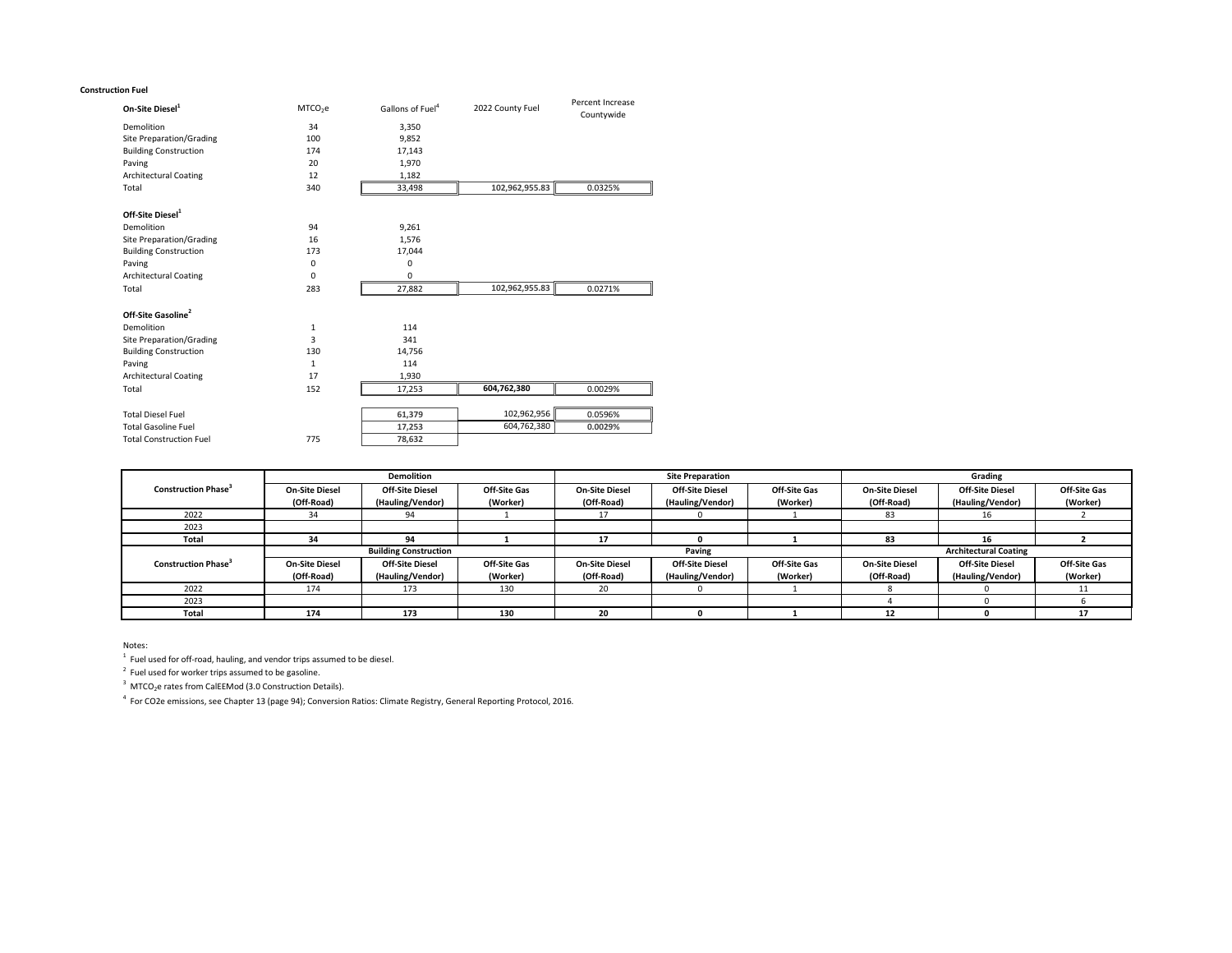# **Operational Fuel**

| Statewide      | Statewide percent |
|----------------|-------------------|
| 14,773,931,520 | 0.0022%           |

| Vehicle Type              | Percent | Annual VMT <sup>2</sup> | MGP <sup>3</sup> | <b>Annual Fuel</b> | Fuel Type | County<br>Gallons <sup>4</sup> | County<br>Percent |         | Statewide      | Statewide pe |
|---------------------------|---------|-------------------------|------------------|--------------------|-----------|--------------------------------|-------------------|---------|----------------|--------------|
| Passenger Cars            | 0.5920  | 6,922,488               | 21.6             | 320,486            | Gas       | 600,613,962                    | $0.0534\%$        |         | 14,773,931,520 | 0.0022%      |
| Light/Medium Trucks       | 0.15000 | 1,754,009               | 17.2             | 101,977            | Diesel    | 103,122,398                    | $0.0126\%$        |         | 3,625,305,260  | 0.0028%      |
| <b>Heavy Trucks/Other</b> | 0.26    | 3,016,895               | 6.1              | 494,573            | Diesel    | 103,122,398                    | 0.0613%           | 0.5785% |                |              |
| Total                     | 1.000   | 11,693,392              |                  | 596,550            |           | 806,858,758                    |                   |         |                |              |

Notes:

 $1$  Percent of vehicle trip distribution based on fleet mix from CalEEMod (4.4 Fleet Mix).

 $^{2}$  Total annual operational VMT based on mitigated annual VMT from CalEEMod (4.2 Trip Summary Information).

 $3$  Average fuel economy derived from Department of Transportation.

 $4$  Total annual county fuel per EMFAC 2017 model of projected operational fuel usage.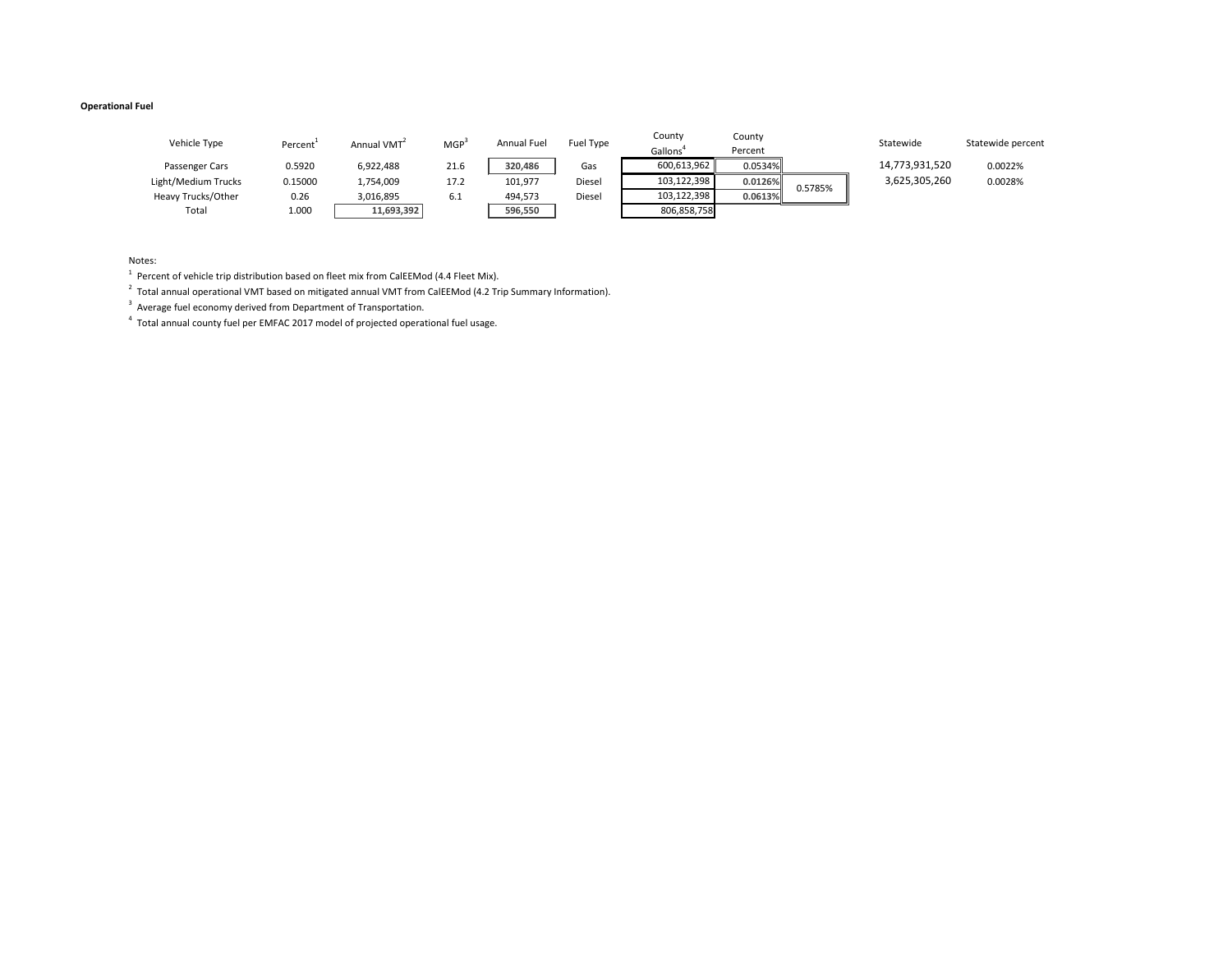## **Electricity and Natural Gas**

|                       | Mitigated Project    | County                     | Percentage |
|-----------------------|----------------------|----------------------------|------------|
|                       | <b>Annual Energy</b> | Annual Energy <sup>3</sup> | Increase   |
| Electricity (kWh/yr)  | 1,182,590            | 16,664,460,569             | 0.0071%    |
| Electricity (MWh/yr)  | 1,183                | 16,664,461                 | 0.0071%    |
| Electricity (GWh/yr)  | 1.18                 | 16,664                     | 0.0071%    |
| Natural Gas (kBTU/yr) | 1,041,550            | 45,972,076,400             | 0.0023%    |
| Natural Gas (therms)  | 10,416               | 459,720,764.00             | 0.0023%    |

| <b>Land Use</b>     |                    | Electricity <sup>1</sup> (kWh/yr) | Natural Gas <sup>2</sup> (kBTU/yr) |                  |  |
|---------------------|--------------------|-----------------------------------|------------------------------------|------------------|--|
|                     | <b>Unmitigated</b> | <b>Mitigated</b>                  | Unmitigated                        | <b>Mitigated</b> |  |
| City Park           |                    |                                   | $0.00E + 00$                       | $0.00E + 00$     |  |
| Parking Lot         | 122880             | 122880                            |                                    |                  |  |
| Warehouse           | 1.06E+06           | 1.06E+06                          | $1.04E + 06$                       | $1.04E + 06$     |  |
| <b>Total Energy</b> | 1,182,590          | 1,182,590                         | 1,041,550                          | 1,041,550        |  |

Notes:

 $1$  Electricity use per CalEEMod (5.3 Energy by Land Use).

 $2$  Natural Gas use per CalEEMod (5.2 Natural Gas by Land Use).

<sup>3</sup> County total energy values from California Energy Commission energy reports available through ecdms.energy.ca.gov.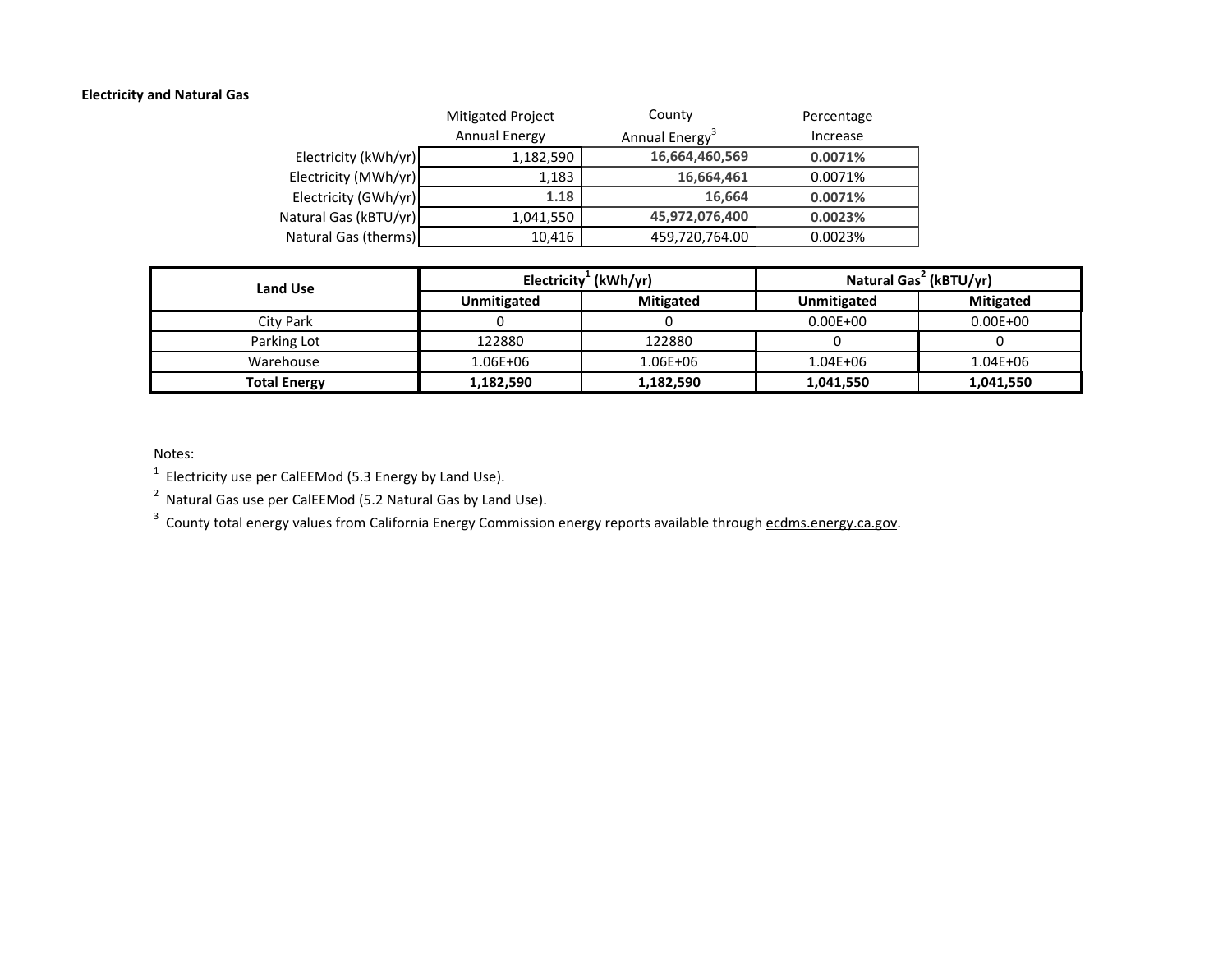#### Construction Water

| Daily Soil Disturbance <sup>1</sup>   | 90        | acres           |
|---------------------------------------|-----------|-----------------|
| Days of Soil Disturbance <sup>2</sup> | 40        | days            |
| Water Concentration <sup>3</sup>      | 3,020     | gallons/acre    |
| Water Energy Intensity <sup>4</sup>   | 3,500     | kWh/MG          |
| <b>Total Construction Water</b>       | 10.87     | million gallons |
| <b>Construction Water Energy</b>      | 38,052    | kWh             |
|                                       | 0.3805    | GWh             |
| Percentage Increase Countywide        | 0.002283% |                 |

Notes:

 $^1$  Total daily acres disturbed from offroad equipment per CalEEMod (3.0 Construction Detail) and maximum SCAQMD LST values for soil-disturbing equipment.

 $2$  Number of days of construction with soil-disturbing equipment per CalEEMod (3.0 Construction Detail).

<sup>3</sup> Water application rate per Air and Waste Management Association's Air Pollution Engineering Manual.

<sup>4</sup> Water energy intensity factor for county subarea per CalEEMod User Guide, Appendix D, page D-343.